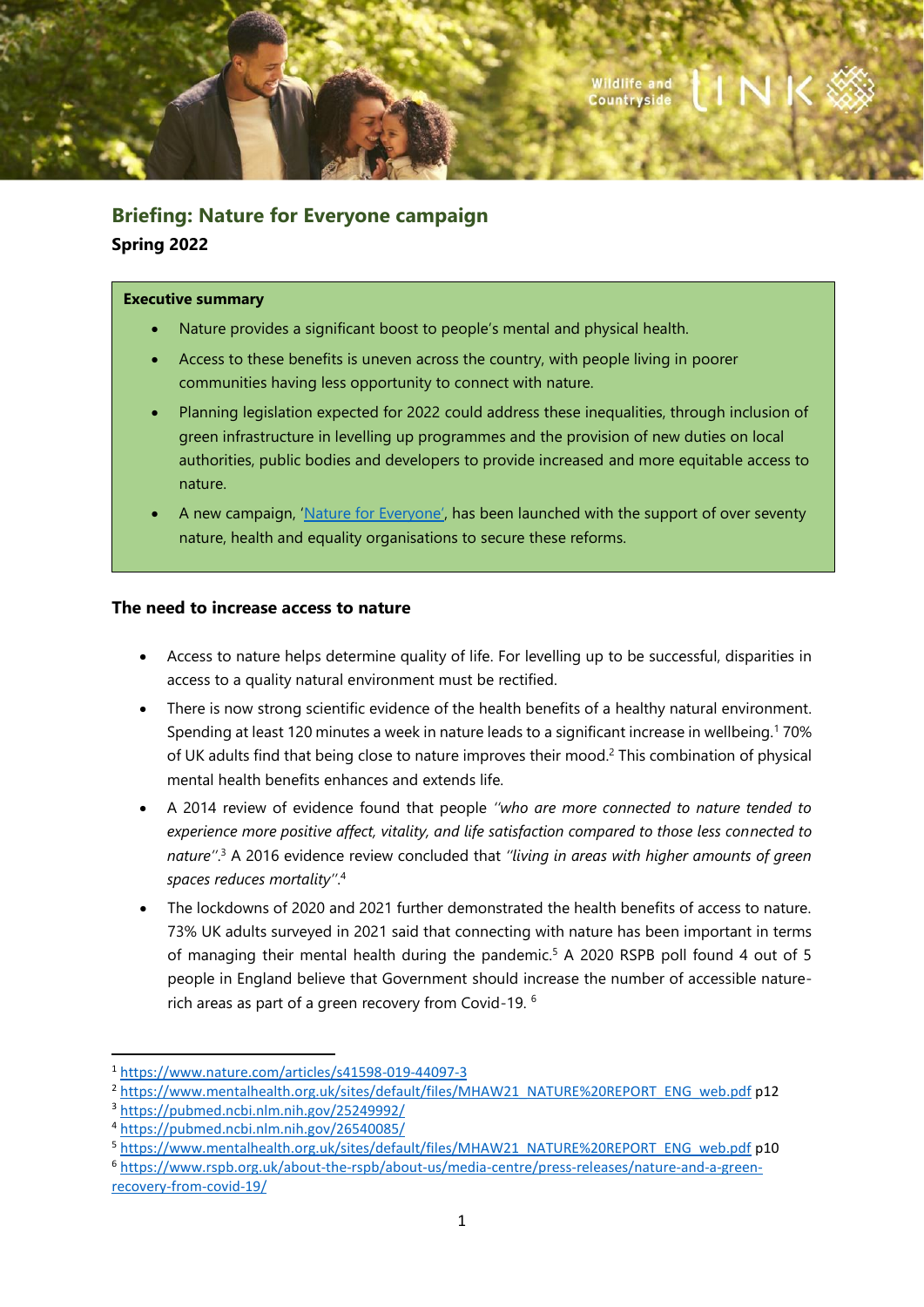• However, this life enhancing, life extending tonic is not distributed equally. There are marked disparities in access to nature in the UK, which fall across social-economic lines - the poorer the area, the less the access to nature. One in three people in England do not have access to a greenspace within 15 minutes' walk of home.<sup>7</sup> This access is concentrated in the wealthiest areas. Illustrative examples include:

- Access to public green space stands at 17 square metres per person in central Bournemouth, over twice as high as in central Blyth (7 square metres per person).

- Access to public green space stands at 35 square metres per person in central Basingstoke, ten times higher than in central Bradford (3 square metres per person).

- Access to public green space stands at 17 square metres per person in Wandsworth, seventeen times higher than in Walthamstow (1 square metre per person).<sup>8</sup>

- These disparities have a disproportionate impact on minority ethnic groups. 40% of people from ethnic minority backgrounds live in the most green-space deprived areas, compared to 14% of white people. 9
- This is not a uniquely urban problem. Many people in rural areas also find themselves unable to access a high-quality natural environment.
- The Prime Minister has defined his levelling up agenda as ensuing that geography is not destiny.<sup>10</sup> Changing the geography of a space by increasing the amount of accessible nature in it helps change the destinies of people living there – by giving them access to a tonic that helps ensure happier, healthier, longer lives.
- The impact of levelling up access to nature will benefit people at an individual and community level. It will also boost our National Health Service, through improved health reducing pressure for services. Current green space provision results in estimated savings for the NHS of at least £100 million a year from fewer GP visits, concentrated in the wealthier areas where access to nature is highest.<sup>11</sup> Natural England have estimated that levelling up to give everyone in England good access to green space would reduce NHS pressures to such an extent as to save £2.1 billion in health spending every year.<sup>12</sup>

<sup>7</sup> [https://naturalengland.blog.gov.uk/2021/12/07/how-natural-englands-green-infrastructure-framework-can](https://naturalengland.blog.gov.uk/2021/12/07/how-natural-englands-green-infrastructure-framework-can-help-create-better-places-to-live/)[help-create-better-places-to-live/](https://naturalengland.blog.gov.uk/2021/12/07/how-natural-englands-green-infrastructure-framework-can-help-create-better-places-to-live/)

<sup>8</sup> See FoE access to green space calculations[: https://friendsoftheearth.uk/nature/access-green-space-england](https://friendsoftheearth.uk/nature/access-green-space-england-are-you-missing-out)[are-you-missing-out](https://friendsoftheearth.uk/nature/access-green-space-england-are-you-missing-out)

<sup>9</sup> [https://www.groundwork.org.uk/news-report-finds-severe-inequalities-in-access-to-parks-and-greenspaces-in](https://www.groundwork.org.uk/news-report-finds-severe-inequalities-in-access-to-parks-and-greenspaces-in-communities-across-the-uk/)[communities-across-the-uk/](https://www.groundwork.org.uk/news-report-finds-severe-inequalities-in-access-to-parks-and-greenspaces-in-communities-across-the-uk/)

<sup>10</sup> <https://www.gov.uk/government/speeches/the-prime-ministers-levelling-up-speech-15-july-2021>

<sup>11</sup> <https://www.fieldsintrust.org/revaluing>

<sup>12</sup> <http://publications.naturalengland.org.uk/publication/35009>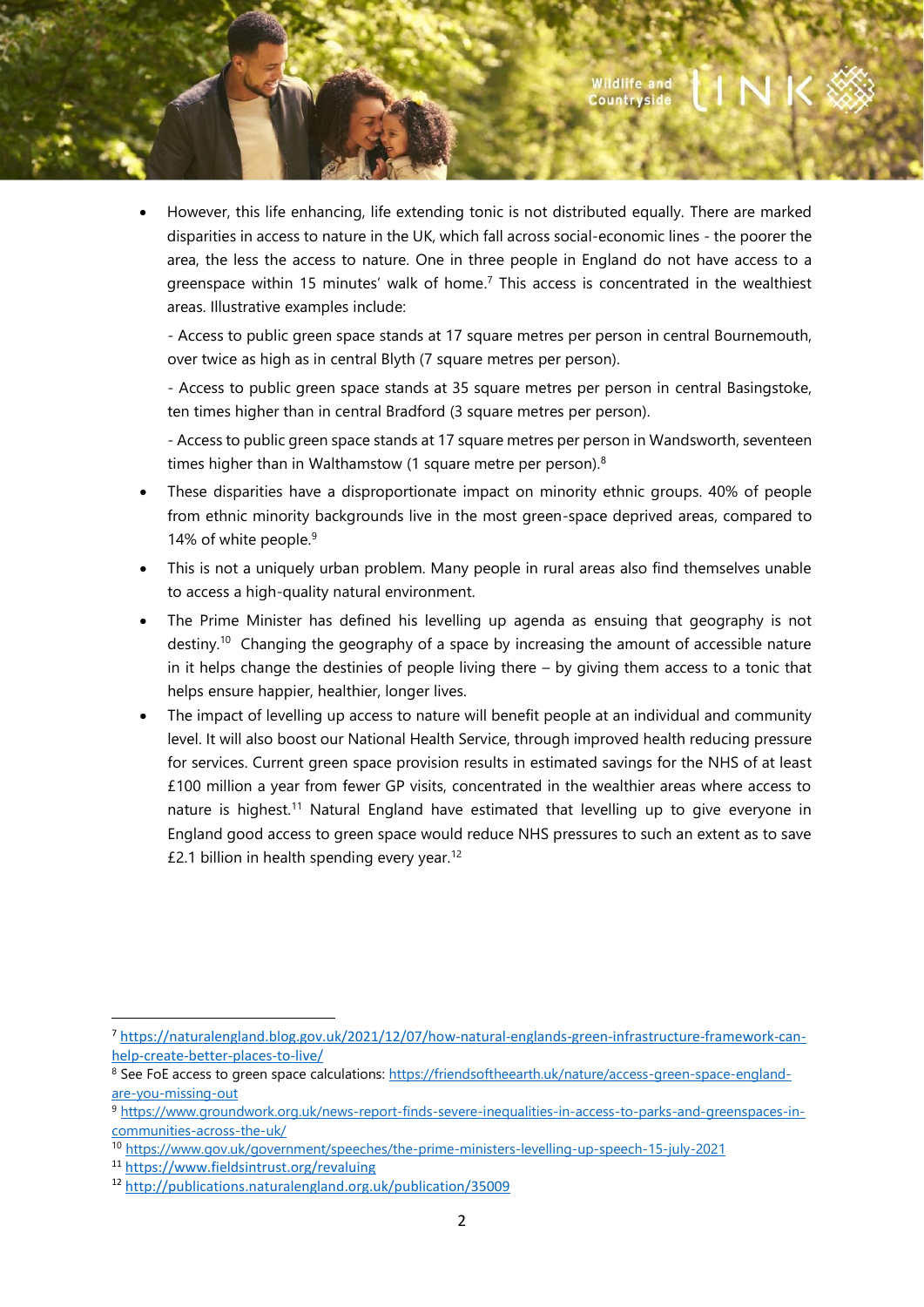

# **This matters for wildlife too**

- At the moment, large areas of England are bereft of biodiversity, both in urban and rural settings.<sup>13</sup> This matters for wildlife as well as people.
- The Government has committed itself to a legally binding target to halt the decline of species abundance by 2030.<sup>14</sup> This cannot be achieved while significant "dead spots" remain in the landscape.
- The Lawton Review<sup>15</sup> showed that nature cannot recover in isolated, disconnected protected sites. Our finest wildlife sites must be connected up by a latticework of habitats across the country. Levelling up access to nature, to ensure that no corner of England is left without a quality natural environment, will be critical in creating ecosystem resilience so that wildlife can recover.

# **Barriers to increasing access to high quality nature**

- Discussion of levelling up since 2019 has been confined to grey infrastructure, such as new homes and workplaces, rather than the green infrastructure needed to make these places enjoyable to live and work in.
- The most recent Government consideration of access to nature benefits can be found in the 2018 *25 Year Plan for the Environment*, which contained a commitment to create more green infrastructure. 16
- Local authorities are struggling to deliver this commitment. Some local authorities have developed Green Infrastructure (GI) strategies. However, GI strategies usually sit as planning guidance underneath a Local Plan, without the power to inform strategic decision-making to guide other local authority decisions. GI strategies have no influence over other public bodies, such as transport authorities and other landowning public bodies.
- Ongoing local government funding shortfalls provide a further barrier to GI strategy implementation. Many local authorities do not have the resources to maintain their existing greenspaces, let alone improve existing natural spaces and create additional spaces.<sup>17</sup>

<sup>13</sup> <https://nbn.org.uk/wp-content/uploads/2019/09/State-of-Nature-2019-UK-full-report.pdf>

<sup>14</sup> [https://www.gov.uk/government/news/landmark-environment-bill-strengthened-to-halt-biodiversity-loss](https://www.gov.uk/government/news/landmark-environment-bill-strengthened-to-halt-biodiversity-loss-by-2030)[by-2030](https://www.gov.uk/government/news/landmark-environment-bill-strengthened-to-halt-biodiversity-loss-by-2030)

<sup>15</sup> [https://www.gov.uk/government/news/making-space-for-nature-a-review-of-englands-wildlife-sites](https://www.gov.uk/government/news/making-space-for-nature-a-review-of-englands-wildlife-sites-published-today)[published-today](https://www.gov.uk/government/news/making-space-for-nature-a-review-of-englands-wildlife-sites-published-today)

<sup>16</sup>[https://assets.publishing.service.gov.uk/government/uploads/system/uploads/attachment\\_data/file/693158/25](https://assets.publishing.service.gov.uk/government/uploads/system/uploads/attachment_data/file/693158/25-year-environment-plan.pdf) [year-environment-plan.pdf](https://assets.publishing.service.gov.uk/government/uploads/system/uploads/attachment_data/file/693158/25-year-environment-plan.pdf) p77

<sup>17</sup> <https://www.apse.org.uk/apse/?LinkServID=6F6C3880-FBA4-259F-18889D4F13AC7765>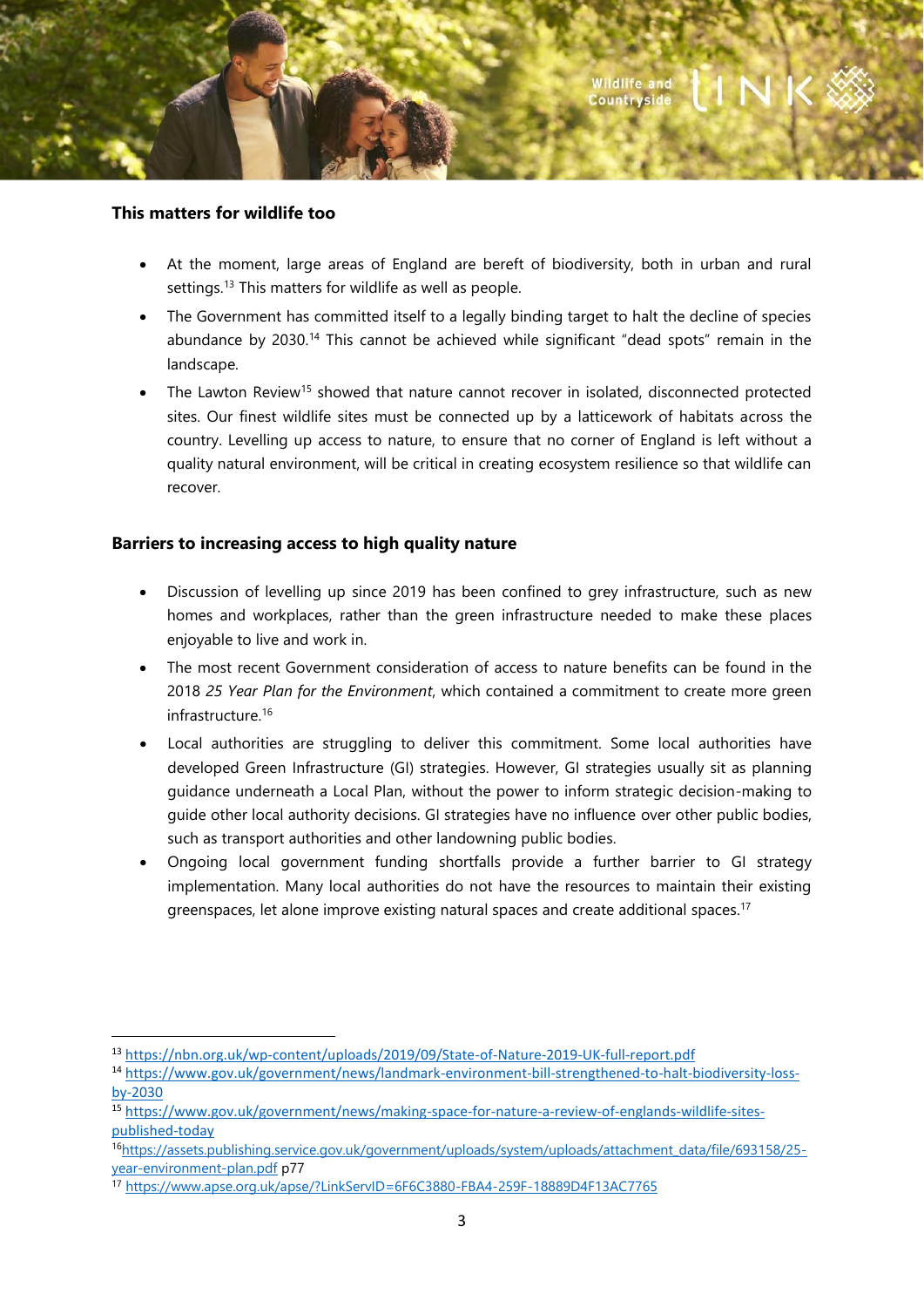#### **Government action to increase access to nature**

• For levelling up to be a credible commitment, it must include a measurable policy to make access to nature available to everyone. Success will require new duties on public authorities, combined with the funding to enable them to be met.

# **1) Make equitable access to a high-quality natural environment a key measure of the success of the levelling up agenda**

- There is no real levelling up without levelling up nature. The success metrics for the Department of Levelling Up, Housing and Communities (DLUHC) should reflect this. By explicitly committing to equitable access to nature for everyone within its wider levelling up programme, DLUHC can coordinate and accelerate progress across the country.
- This target could be set as a legally-binding target under the Environment Act 2021.

### **2) Provide funding for green infrastructure**

- In line with this prioritisation, the Levelling Up Fund should be extended to green infrastructure projects. It should target additional funding to deliver the improvements and additional provision in those communities that are the most greenspace-deprived.
- This should be in addition to the additional funding required for local authorities to maintain and improve existing natural spaces and implement their Green & Blue Infrastructure Strategies (see below).

#### **3) Introduce a triple duty to increase access to nature in forthcoming planning legislation**

- The new planning and levelling up legislation expected in 2022 should include three linked duties to increase access to nature on the ground.
- 1. **A duty should be placed on local authorities to develop, implement and monitor a local Green and Blue Infrastructure Strategy**. The strategy should apply minimum provision and quality standards for green and blue infrastructure in the area, informed by a common Englandwide baseline drawn from Natural England's Accessible Natural Greenspace Standards.<sup>18</sup> Strategies should assess current provision against these standards, and outline action to meet them, with the overall aim of growing publicly accessible green and blue spaces for residents to enjoy. Quality of natural spaces should be assessed through criteria including the Green Flag standard, Defra biodiversity and ecological condition indicators, water quality standards, and visitor surveys to measure use and enjoyment. This would make the extend the patchy coverage of Green Infrastructure Strategies (which are currently not mandatory), and ensure they cover

<sup>&</sup>lt;sup>18</sup> ANGSt recommends at least 0.5 hectares of greenspace within 200 metres of homes.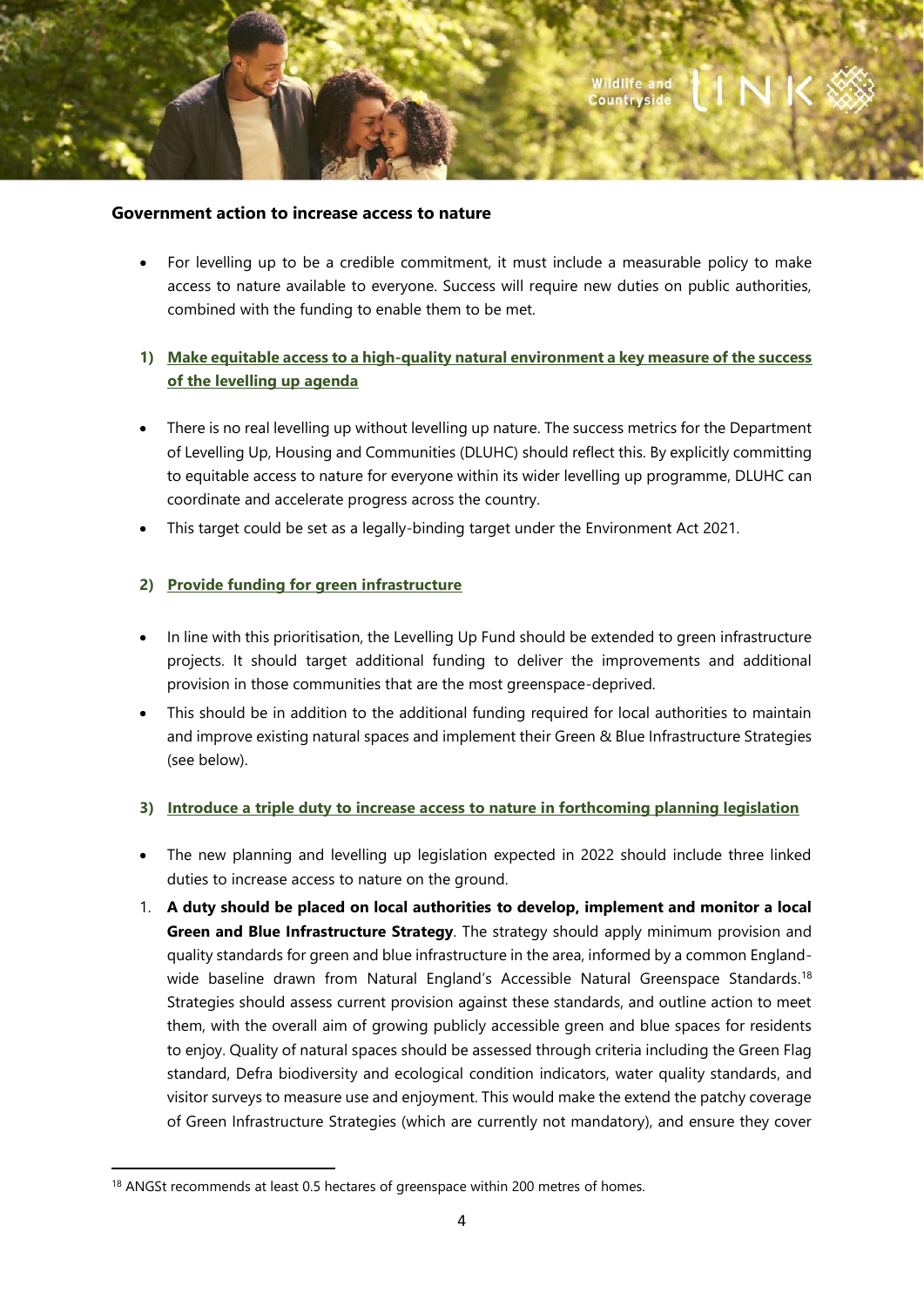opportunities to increase blue space, such as rivers, canals and lakes, as well as green space in all new developments. The duty should require local authorities to consider Green and Blue Infrastructure Strategies within Local Plans and in individual applications, so they are not disconnected from planning decisions. Government should commit to funding all burdens on local authority arising from the new mandatory duty. Strategies should be developed and adopted by the local authority within one year of new planning and levelling up legislation receiving royal assent, with a requirement to review every four years.

- 2. **All public bodies should be required to contribute to the delivery of the local Green and Blue Infrastructure Strategy.** This will ensure key stakeholders and landowners, such as water companies and the Highways Agency, pull together with local authorities to increase access to nature.
- 3. **All housing and infrastructure developers should be required to meet the standards set out in the local Green and Blue Infrastructure Strategy, and to contribute to the wider delivery of that Strategy.** Funding adequate to cover long-term maintenance and management of access measures and spaces created from new development should come from developer contributions. In exceptional cases where minimum standards cannot be met in development, developers should be required to make extra contributions, to be used by the local authority to further the local Green and Blue Infrastructure Strategy by creating new accessible nature spaces or improving access to and the quality of existing ones.

### **How an increase in access can be achieved**

- The above measures would knit together to deliver a significant increase in access to nature, to meet a new target set through the Environment Act.
- A green infrastructure element of the Levelling Up Fund would allow extra attention to be given to the most nature deprived communities, allowing resources to be directed to the areas where increased access to nature is most need.
- Green and Blue Infrastructure Strategies across the country would see new developments provide new accessible green and blue spaces for residents, and provide the impetus for existing green and blue spaces to be improved for nature and people. These improvements could include improving access to nature-rich spaces (such as putting in a footpath leading to woodland), daylighting rivers in city centres to allow public access to the banks, and measures to improve the biodiversity and quality of parks (such as wildflower meadow planting and actions to work towards achieving Green Flag status).
- A linked network of new accessible nature-rich spaces and enhanced existing ones will spread the benefits of nature access across different communities, as well as providing a latticework of habitats for wildlife species to recover in.